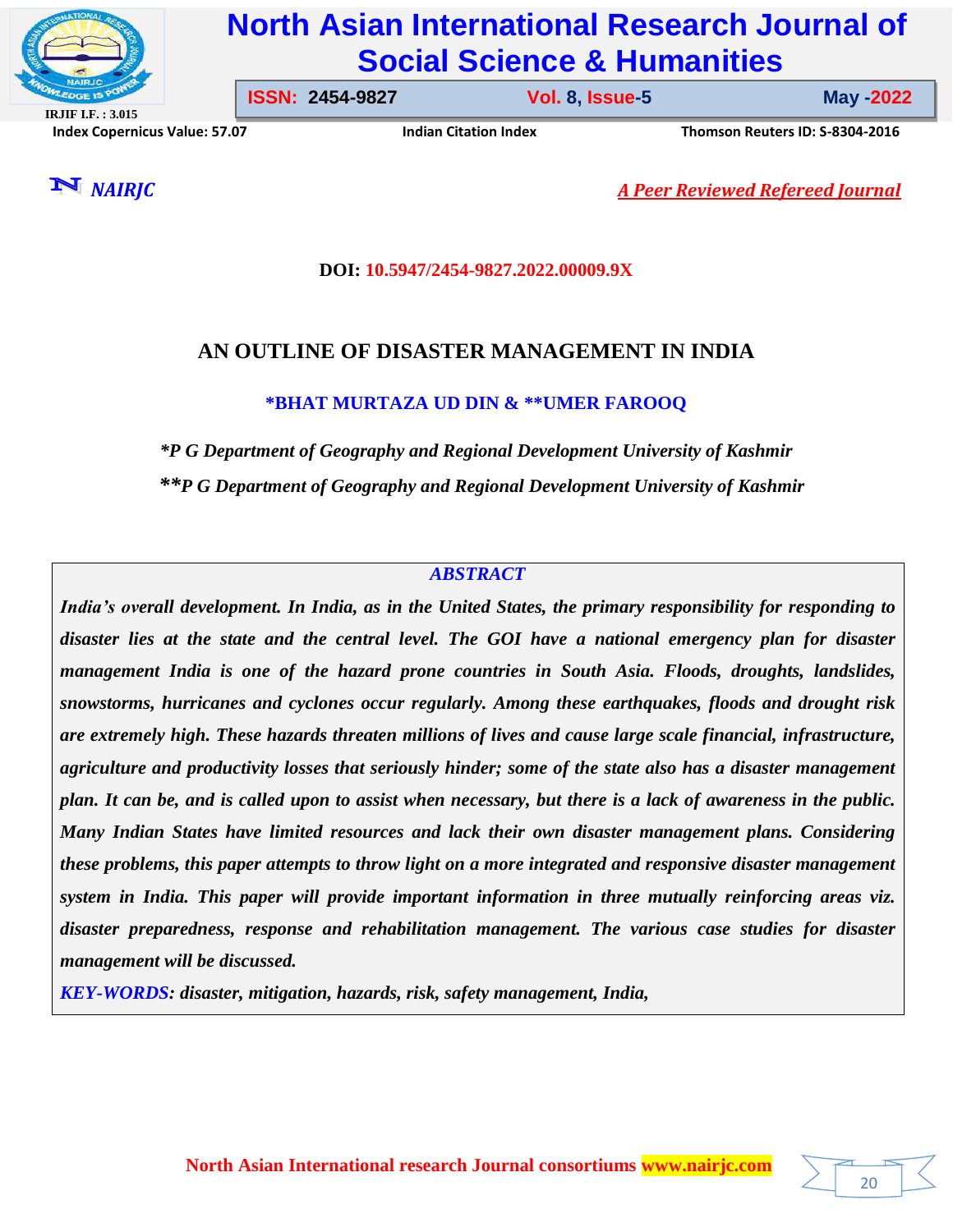#### **INTRODUCTION**

A Disaster is an event that occurs in most cases suddenly and unexpectedly, causing severe disturbances to people, objects and environment, resulting in loss of life, property and health of the population. Such a situation causes disruption in normal pattern of life, generating misfortune, helplessness and suffering affecting the socioeconomic structure of a region/country to such an extent that there is a need for assistance or immediate outside intervention. Disaster is a sudden, calamitous event bringing great damage, loss, and destruction and devastation to life and property. The damage caused by disasters is immeasurable and varies with the geographical location, climate and the type of earth surface/degree of vulnerability. This influences the mental, socio- economic, political and cultural state of the affected area. Generally, disasters have the following effects in the concerned areas

i) It completely disrupts the normal day-to-day life.

ii) It negatively influences the emergency systems.

iii) Normal needs and processes like food, shelter, health, etc. are affected and deteriorate depending on the intensity and severity of the disaster. It may also be termed as "a serious disruption of the functioning of society, causing widespread human, material or environmental losses which exceed the ability of the affected society to cope using its own resources." Thus, a disaster may have the following main features: Unpredictability, Unfamiliarity, Speed, Urgency, Uncertainty, and Threat. Thus, in simple terms we can define disaster as a hazard causing heavy loss to life, property and livelihood, e.g. a cyclone killing 10,000 people, or a crop loss of one crop can be termed as disaster.

#### **Disaster (as per DM Act, 2005)**

Disaster means a catastrophe, mishap, calamity or grave occurrence affecting any area from natural and manmade causes, or by accident or negligence, which results in substantial loss of life or human suffering or damage to, and destruction of property, or damage to, or degradation of environment and is of such a nature and magnitude as to be beyond the capacity of the community of the affected areas.

#### **TYPES OF DISASTER**

Generally, disasters are of two types – natural and manmade. Based on the devastation, these are further classified into major/minor natural disaster and major/minor manmade disasters. Some of the disasters are listed in Table 1 below.

**TABLE 1: TYPES OF DISASTER.**

| <b>Major natural disasters</b> | <b>Minor</b> natura |
|--------------------------------|---------------------|
| $\Box$ Flood                   | $\Box$ Cold Wave    |
| $\Box$ Cyclone                 | $\Box$ Thunder Sto  |

**Major natural disasters Minor natural disasters** ler Storm

**North Asian International research Journal consortiums www.nairjc.com**

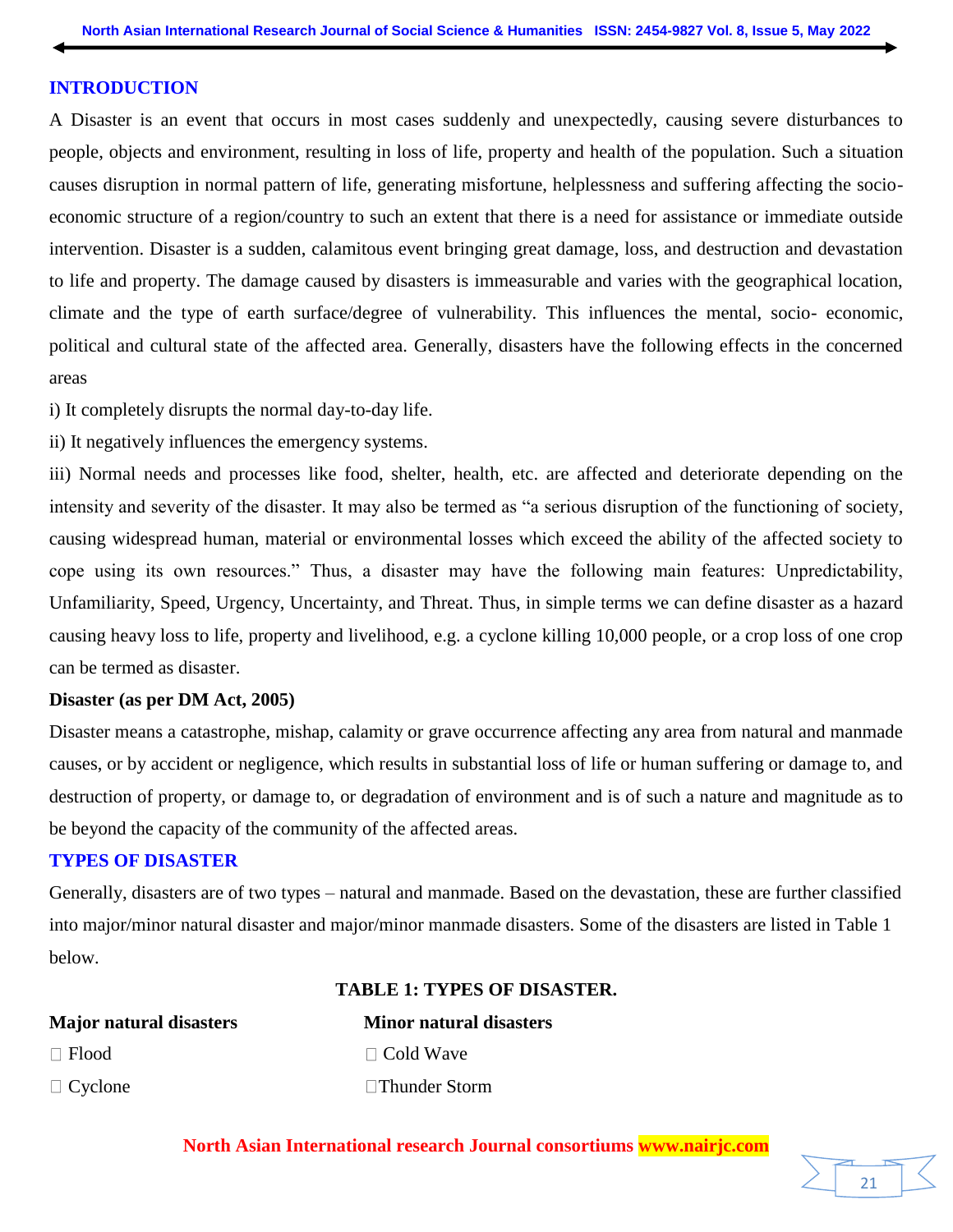| $\Box$ Drought                | $\Box$ Heat waves                    |  |
|-------------------------------|--------------------------------------|--|
| $\Box$ Earthquake             | $\Box$ Mud slides                    |  |
|                               | Storm                                |  |
| <b>Major manmade disaster</b> | Minor manmade disaster               |  |
| $\Box$ Setting of fires       | $\Box$ Road / train accidents, riots |  |
| $\Box$ Epidemic               | $\Box$ Food poisoning                |  |
| $\Box$ Deforestation          | Industrial disaster/crisis           |  |
| $\Box$ Pollution due to prawn | $\Box$ Environmental pollution       |  |
| cultivation                   |                                      |  |

 $\Box$  Chemical pollution.

□ Wars

 $\overline{a}$ 

#### **Ingredients of a disaster**

 $\Box A$  phenomenon or event which constitutes a trauma for a population/environment

 $\Box$  A vulnerable point/area that will bear the brunt of the traumatizing event

 $\Box$  The failure of local & surrounding resources to cope with the problems created by the phenomenon

#### **TERMINOLOGY**

**Disaster Risk:** The potential disaster losses, in lives, health status, livelihoods, assets and services, which could occur to a particular community or a society over some specified future timeperiod. **Disaster Risk Management:** The systematic process of using administrative directives, organizations, and operational skills and capacities to implement strategies, policies and improved coping capacities in order to lessen the adverse impacts of hazards and the possibility of disaster.<sup>1</sup>

**Disaster Risk Reduction:** The concept and practice of reducing disaster risks through systematic efforts to analyse and manage the causal factors of disasters, including through reduced exposure to hazards, lessened vulnerability of people and property, wise management of land and the environment, and improved preparedness for adverse events.

**Risk:** The combination of the probability of an event and its negative consequences. **Risk Assessment:** A methodology to determine the nature and extent of risk by analysing potential hazards and evaluating existing conditions of vulnerability that together could potentially harm exposed people, property, services, livelihoods

<sup>&</sup>lt;sup>1</sup> www.witpress.com > Secure > elibrary > papers >  $DMAN11$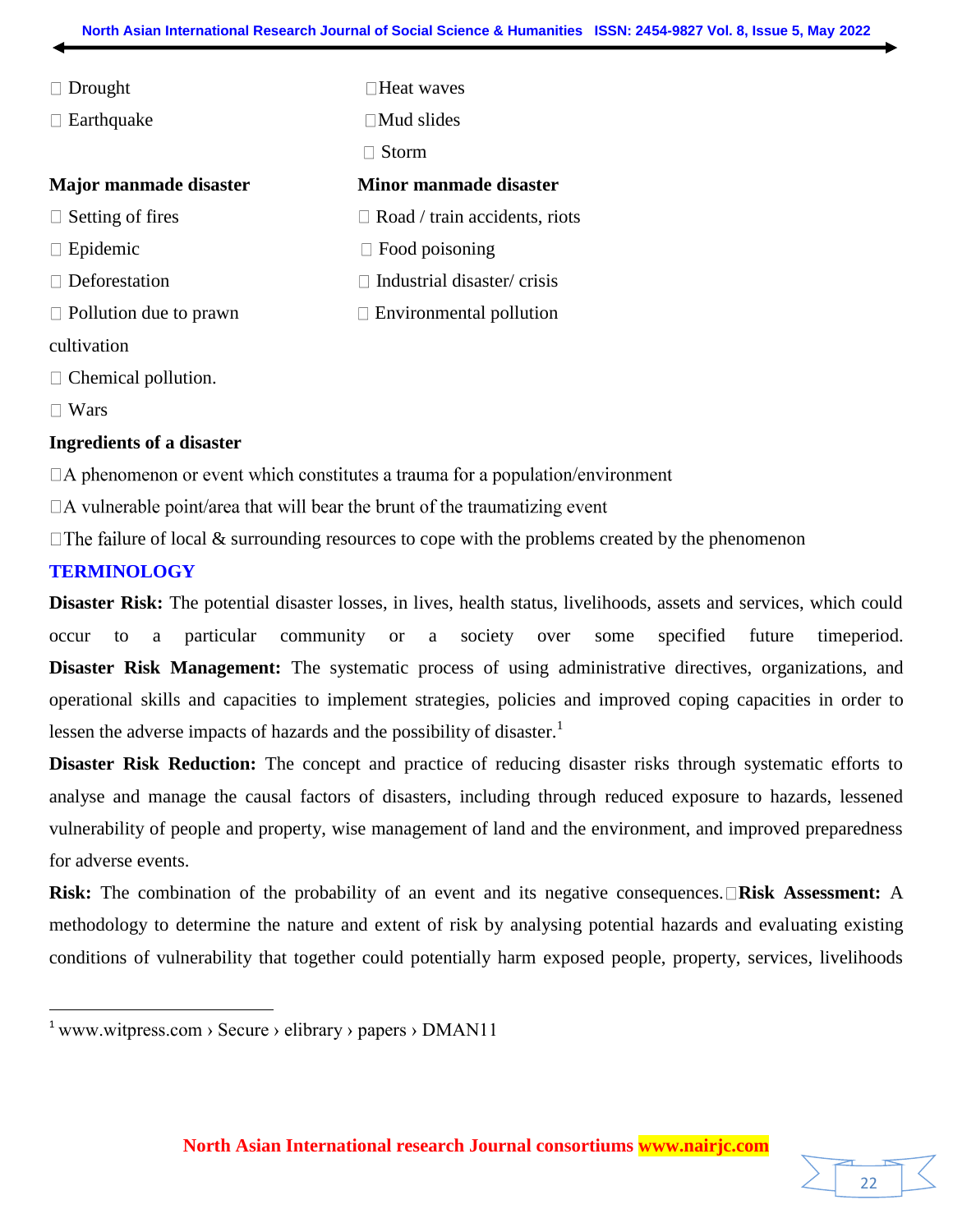and the environment on which they depend. **Risk Management:** The systematic approach and practice of managing uncertainty to minimize potential harm and loss. **Risk Transfer:** The process of formally or informally shifting the financial consequences of particular risks from one party to another whereby a household, community, enterprise or state authority will obtain resources from the other party after a disaster occurs, in exchange for on-going or compensatory social or financial benefits provided to that other party.

**Adaptation:** The adjustment in natural or human systems in response to actual or expected climatic stimuli or their effects, which moderates harm or exploits beneficial opportunities. **Capacity:** The combination of all the strengths, attributes and resources available within a community, society or organization that can be used to achieve agreed goals. **Capacity Development:** The process by which people, organizations and society systematically stimulate and develop their capacities over time to achieve social and economic goals, including through improvement of knowledge, skills, systems, and institutions. **Climate Change:** A change in the state of the climate that can be identified (e.g., by using statistical tests) by changes in the mean and/or the variability of its properties, and that persists for an extended period, typically decades or longer. Climate change may be due to natural internal processes or external forcing, or to persistent anthropogenic changes in the composition of the atmosphere or in land use". **Contingency Planning:** A management process that analyses specific potential events or emerging situations that might threaten society or the environment and establishes arrangements in advance to enable timely, effective and appropriate responses to such events and and appropriate **Coping Capacity:** The ability of people, organizations and systems, using available skills and resources, to face and manage adverse conditions, emergencies or disasters. **Emergency Management:** The organization and management of resources and responsibilities for addressing all aspects of emergencies, in particular preparedness, response and initial recovery steps **Hazard:** A dangerous phenomenon, substance, human activity or condition that may cause loss of life, injury or other health impacts, property damage, loss of livelihoods and services, social and economic disruption, or environmental damage. **Mitigation:** The lessening or limitation of the adverse impacts of hazards and related disasters **Preparedness:** The knowledge and capacities developed by governments, professional response and recovery organizations, communities and individuals to effectively anticipate, respond to, and recover from, the impacts of likely, imminent or current hazard events or conditions.<sup>2</sup>

l



 $2$  southwestkhasihills.gov.in  $\rightarrow$  disaster-management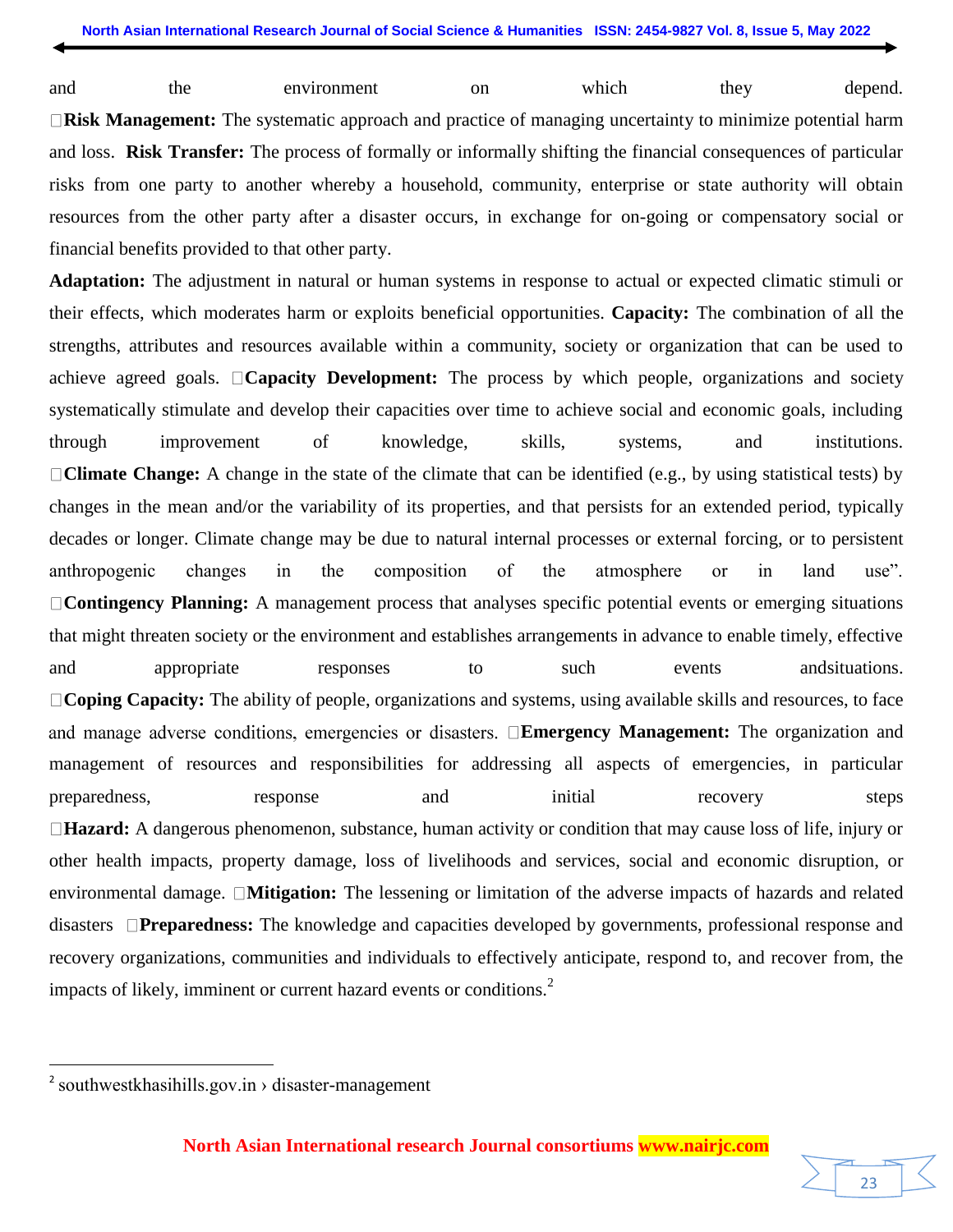**Prevention:** The outright avoidance of adverse impacts of hazards and related disasters. **Structural Measures:**  Any physical construction to reduce or avoid possible impacts of hazards, or application of engineering techniques to achieve hazard-resistance and resilience in structures or systems;

**Non-structural Measures:** Any measure not involving physical construction that uses knowledge, practice or agreement to reduce risks and impacts, in particular through policies and laws, public awareness raising, training and education.

**Sustainable Development:** Development that meets the needs of the present without compromising the ability of future generations to meet their own needs.

**Vulnerability:** The characteristics and circumstances of a community, system or asset that make it susceptible to the damaging effects of a hazard. $3$ 

- 57% land is vulnerable to earthquakes. Of these, 12% is vulnerable to severe earthquakes.
- 68% land is vulnerable to drought.
- 12% land is vulnerable to floods.
- 8% land is vulnerable to cyclones.
- Apart from natural disasters, some cities in India are also vulnerable to chemical and industrial disasters and man-made disasters. 4

| <b>Date</b>            | Location                  | <b>Magnitude</b> |
|------------------------|---------------------------|------------------|
| <b>August 21,1988</b>  | <b>Bihar-Nepal Border</b> | 6.4              |
| October 20,1991        | Uttarkashi, Uttar Pradesh | 6.6              |
| September 30, 1993     | Latur-Osmanabad           | 6.3              |
|                        | Maharashtra               |                  |
| May 22, 1997           | Jabalpur, Madhya Pradesh  | 6.0              |
| March 29, 1999         | Chamoli, Uttar Pradesh    | 6.9              |
| <b>January 26,2001</b> | Bhuj, Gujarat             | 7.7              |

#### **Major Earthquakes in India, 1988-2001**

 $\overline{\phantom{a}}$ 

24

<sup>&</sup>lt;sup>3</sup> mausam.imd.gov.in > imd\_latest > contents > pdf > cyclone\_sop

 $4 \text{ niti.gov.in} \rightarrow \text{does} \rightarrow \text{plane} \rightarrow \text{fiveyr} \rightarrow \text{volume1} \rightarrow \text{vl\_ch7}$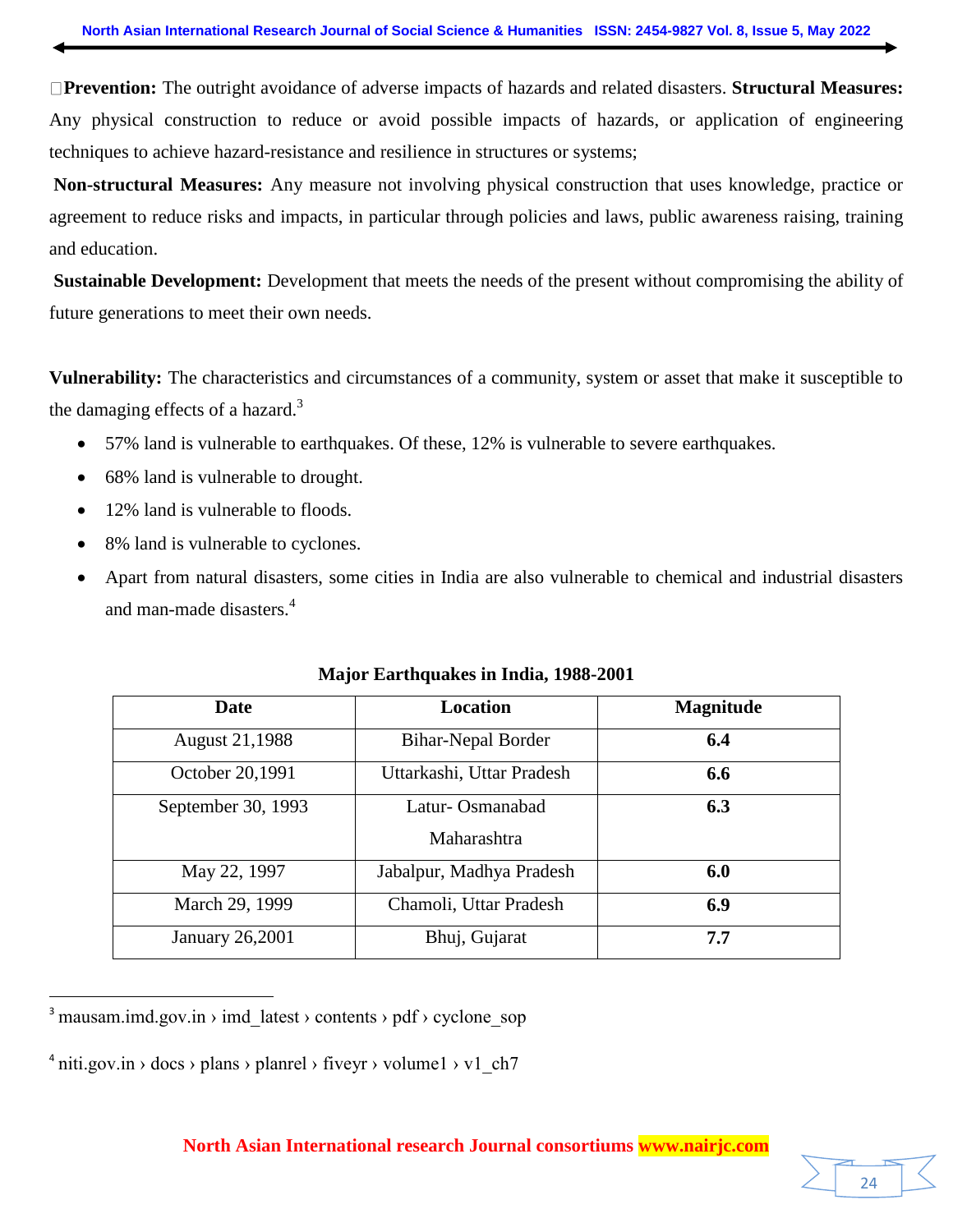*Source:* Indian Meteorological Department and US Geological Survey

## **MITIGATION AND PREVENTION**

Mitigation and Prevention are used as synonymous. Some expert prefers to drop the term Mitigation and use only Prevention. Mitigation means to reduce the severity of the human and material damage caused by the disaster. Prevention is to ensure that human action or natural phenomena do not result in disaster or emergency. Primary prevention is to reduce - avert - avoid the risk of the event occurring, by getting rid of the hazard or vulnerability. For example, primary prevention is to avoid overcrowding, deforestation and to provide services: healthier people in a healthy environment will be less vulnerable to most hazards; immunizing people against smallpox made them less vulnerable to the virus, and slowly eradicated the disease. Secondary prevention means to recognize promptly the event and to reduce its effects, that is, by staying alert to possible displacements of population; by being ready to provide immunization, food, clean water, sanitation and health care to refugees: healthier people in a healthy environment will also be more capable to overcome the emergency.<sup>5</sup>

Various mitigation activities include:

- Reviewing building codes and building use regulations
- Vulnerability analysis updates
- Zoning and land-use management and planning
- Implementing preventative health measures.
- Educating businesses and the public on simple measures they can take to reduce loss or injury, for instance fastening bookshelves, water heaters, and filing cabinets to walls to keep them from falling during earthquakes.

## **Tools of mitigation**

 $\overline{\phantom{a}}$ 

Four sets of tools that could be used to prevent or mitigate disasters include:

- Hazard management and vulnerability reduction
- Economic diversification
- Political intervention and commitment
- Public awareness

25

<sup>&</sup>lt;sup>5</sup> https://www.brainkart.com/article/Disaster-Management--Mitigation-and-Prevention\_1171/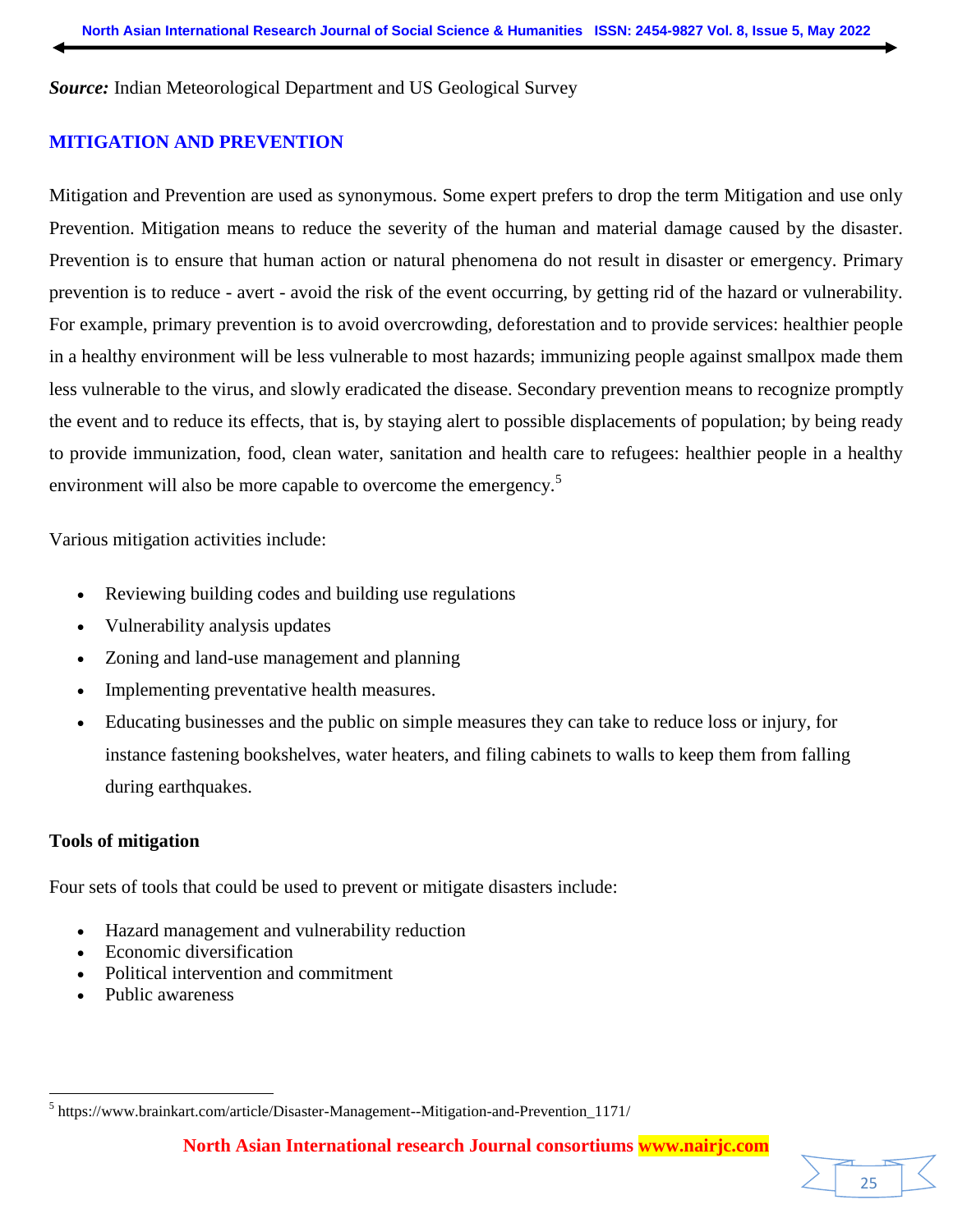The first two apply exclusively to disasters caused by natural phenomena while the latter are used to mitigate any other hazards.<sup>6</sup>

#### **Disaster Prediction and Warning**

Although predictions are quite possible as to the nature of weather and climate, and even to a certain extent, hazards and disasters, it is rather difficult to predict accurately the disasters that occur periodically on the surface of the earth. Hence, the people and communities vulnerable to disasters must helped and the first ever help we may render is the warning. The warnings must be comprehensive as to include the following activities: $\frac{7}{1}$ 

- Identify location where a hazardous event will likely occur.
- Determine probability that an event of a given magnitude will occur.
- Mitigate, Anticipate, Prepare.
- Observe precursor events
- Forecast the event.
- Warn the public.

There is a gap in the knowledge gained by hazards researchers and that of emergency planners and the general public. Why? It is because:

- Public are largely uneducated scientifically;
- Difficulty in communicating in a language, the general public can comprehend;
- Economic issues (lack of tourism if volcano expected to blow); and
- Liability.

## **CONCLUSION**

Disasters are inevitable. The fact lies in stating "*we must all be prepared to try to survive the current and the forthcoming disasters.*" We cannot rule the nature but we can at least be watchful and vigilant. The structured and pre planned preparedness and the healthy response to the disaster will help save the lives. Our success lies in, as is preached by the great people that existed and exist on earth "*unity and unanimity devoid of discords.*"

## **REFERENCES**

l

- 1. www.witpress.com › Secure › elibrary › papers › DMAN11
- 2. [southwestkhasihills.gov.in › disaster](https://www.google.co.in/url?esrc=s&q=&rct=j&sa=U&url=https://southwestkhasihills.gov.in/disaster-management/&ved=2ahUKEwjD5su3_cf3AhX9zTgGHRNZAWMQFnoECAMQAg&usg=AOvVaw18QFQvKq5S1v1XSp_6ZLXg)-management



<sup>&</sup>lt;sup>6</sup> https://www.gktoday.in/topic/mitigation-in-disaster-management-meaning-examples-and-tools/

 $^7$  egyankosh.ac.in > bitstream > 1 > Unit-15